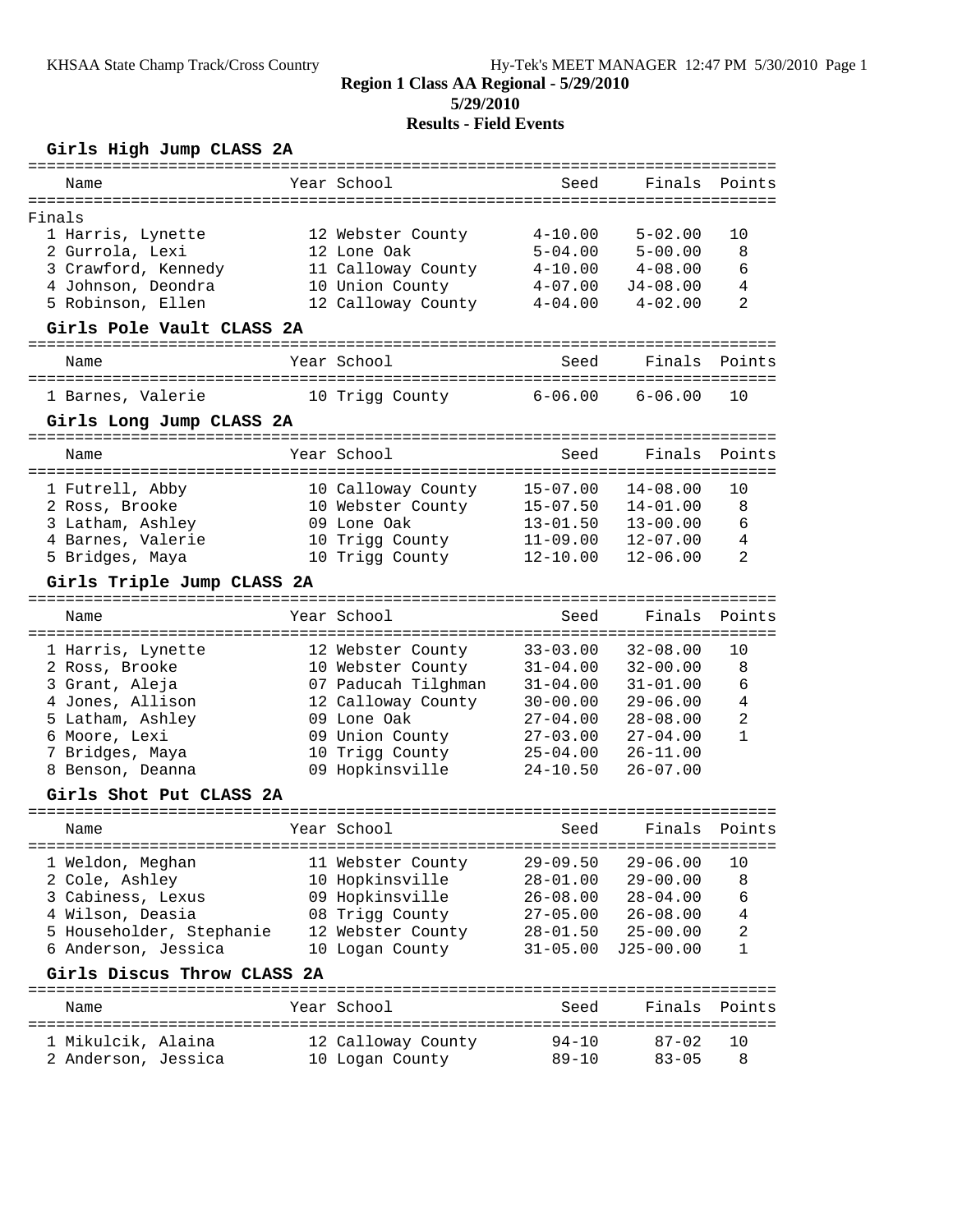**Region 1 Class AA Regional - 5/29/2010**

**5/29/2010**

#### **Results - Field Events**

#### **....Girls Discus Throw CLASS 2A**

| 3 Weldon, Meghan     | 11 Webster County   | $83 - 08$ | $80 - 04$ | - 6            |
|----------------------|---------------------|-----------|-----------|----------------|
| 4 Taylor, Alexis     | 10 Paducah Tilghman | $73 - 00$ | $74 - 09$ | 4              |
| 5 Wilson, Deasia     | 08 Trigg County     | $68 - 09$ | $73 - 04$ | - 2            |
| 6 Cabiness, Lexus    | 09 Hopkinsville     | $70 - 09$ | $70 - 09$ | $\overline{1}$ |
| 7 Steiner, Ellie     | 12 Webster County   | $72 - 04$ | $69 - 00$ |                |
| 8 Taylor, Alexandria | 10 Paducah Tilghman | $88 - 00$ | $67 - 00$ |                |
| 9 Downs, Rachel      | 09 Hopkinsville     | $64 - 01$ | $59 - 10$ |                |

#### **Boys High Jump CLASS 2A**

# ================================================================================

| Name                  | Year School         | Seed        | Finals Points |                |
|-----------------------|---------------------|-------------|---------------|----------------|
| 1 Hutson, Will        | 10 Paducah Tilghman | $6 - 00.00$ | $6 - 02.00$   | 10             |
| 2 Patterson, I-Rell   | 11 Hopkinsville     | $6 - 00.00$ | $5 - 10.00$   | 8              |
| 3 Dixon, Bradley      | 12 Caldwell County  | $5 - 10.00$ | $J5 - 10.00$  | 6              |
| 4 Martin, Jakelze     | 09 Trigg County     | $5 - 04.00$ | $5 - 06.00$   | 4              |
| 5 Edwards, Jonathon   | 10 Calloway County  | $5 - 02.00$ | J5-06.00      | $\overline{2}$ |
| 6 Winkler, Eric       | 08 Calloway County  | $5 - 04.00$ | $5 - 04.00$   | 1              |
| -- Donaldson, Derrick | 12 Webster County   | $5 - 06.00$ | ΝH            |                |
| -- Sivils, Martez     | 09 Caldwell County  | $5 - 04.00$ | ΝH            |                |
| -- Winstead, James    | 12 Webster County   | $5 - 02.00$ | ΝH            |                |
| -- Northcutt, JR      | 11 Hopkinsville     | $5 - 10.00$ | ΝH            |                |
| -- Jaynes, Kyle       | 09 Logan County     | $5 - 04.00$ | ΝH            |                |
| -- Harmon, JD         | 10 Paducah Tilghman | $6 - 00.00$ | ΝH            |                |

#### **Boys Pole Vault CLASS 2A**

| Name                              | Year School                            | Seed                         | Finals Points                |          |
|-----------------------------------|----------------------------------------|------------------------------|------------------------------|----------|
| 1 Beans, Landon<br>2 Savage, Matt | 11 Paducah Tilghman<br>12 Trigg County | $12 - 00.00$<br>$10 - 06.00$ | $12 - 06.00$<br>$10 - 06.00$ | 1 O<br>8 |
| -- Wynne, Justin                  | 10 Paducah Tilghman                    | $11 - 06.00$                 | ΝH                           |          |

#### **Boys Long Jump CLASS 2A**

| Name               | Year School         | Seed         | Finals       | Points         |
|--------------------|---------------------|--------------|--------------|----------------|
| 1 Harmon, JD       | 10 Paducah Tilghman | $21 - 03.00$ | $21 - 05.00$ | 10             |
| 2 Moore, James     | 12 Paducah Tilghman | $21 - 05.00$ | $19 - 10.50$ | 8              |
| 3 Foster, Davin    | 11 Union County     | $20 - 10.50$ | $J19-10.50$  | 6              |
| 4 Martin, Zach     | 11 Webster County   | $19 - 08.00$ | $19 - 10.00$ | 4              |
| 5 Crawley, Lucas   | 10 Hopkins Central  | $19 - 10.00$ | $19 - 06.50$ | $\overline{2}$ |
| 6 Glorioso, Tyrone | 11 Hopkins Central  | $19 - 04.25$ | $19 - 04.50$ |                |
| 7 Briggs, Ryan     | 11 Trigg County     | $19 - 09.00$ | $18 - 06.00$ |                |
| 8 Huber, Brennan   | 09 Lone Oak         | $15 - 03.50$ | $15 - 03.50$ |                |
|                    |                     |              |              |                |

#### **Boys Triple Jump CLASS 2A**

| Name               | Year School         | Seed         | Finals Points |    |
|--------------------|---------------------|--------------|---------------|----|
| 1 Harmon, JD       | 10 Paducah Tilghman | $43 - 09.00$ | $44 - 06.00$  | 10 |
| 2 Glorioso, Tyrone | 11 Hopkins Central  | $40 - 01.50$ | $40 - 08.00$  | 8  |
| 3 Hodge, Javarious | 10 Paducah Tilghman | $41 - 09.00$ | $39 - 06.00$  | 6  |
| 4 Martin, Jakelze  | 09 Trigg County     | $37 - 08.00$ | $38 - 08.50$  | 4  |
| 5 Wilford, Josh    | 11 Hopkinsville     | $38 - 00.00$ | $38 - 03.50$  | 2  |